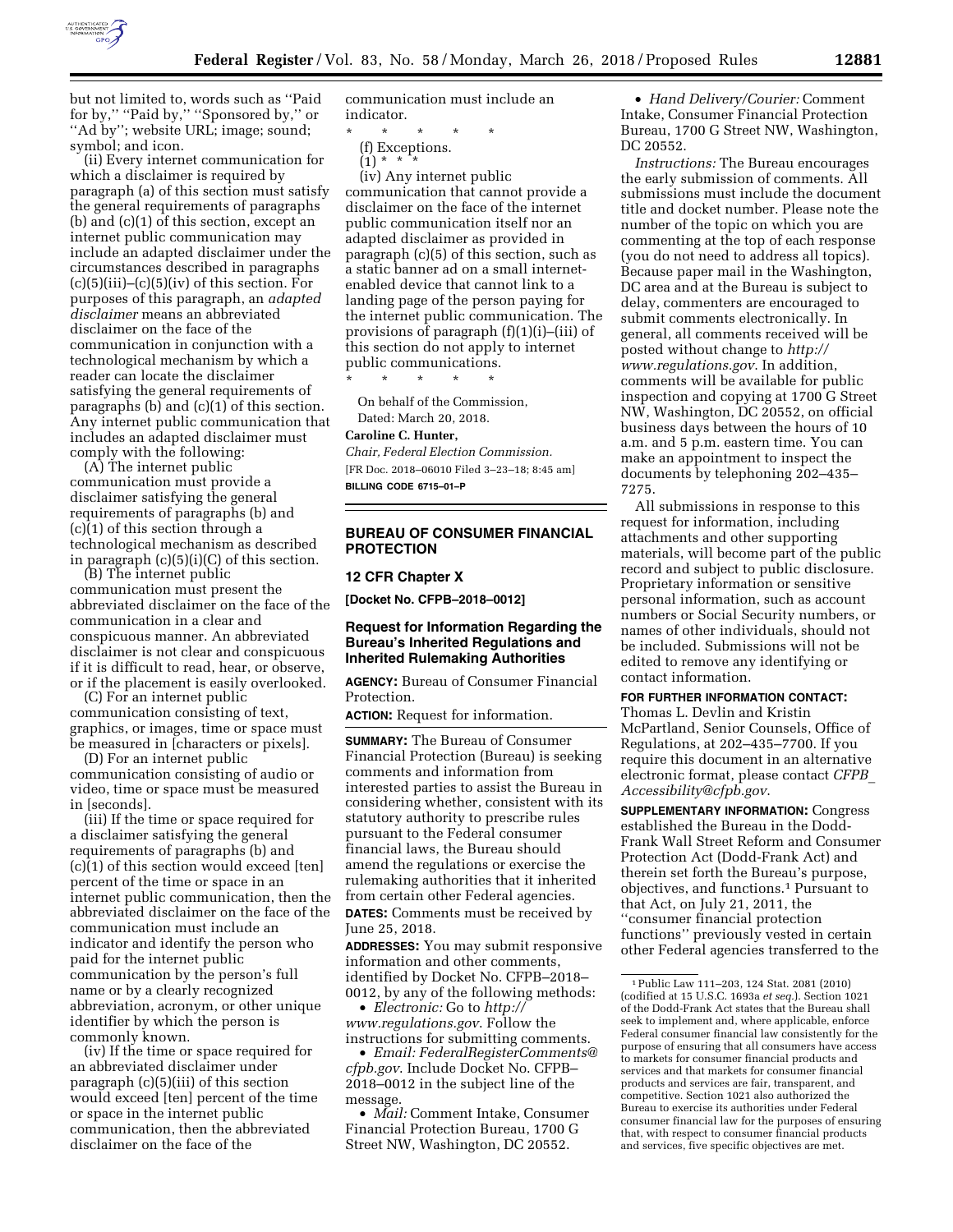Bureau.2 The term ''consumer financial protection function'' is defined to include ''all authority to prescribe rules or issue orders or guidelines pursuant to any Federal consumer financial law, including performing appropriate functions to promulgate and review such rules, orders, and guidelines."<sup>3</sup> The Dodd-Frank Act in turn defines Federal consumer financial law broadly to include ''the provisions of [title X of the Dodd-Frank Act], the enumerated consumer laws, the laws for which authorities are transferred under subtitles F and H, and any rule or order prescribed by the Bureau under [title X], an enumerated consumer law, or pursuant to the authorities transferred under subtitles F and H.'' 4

Accordingly, Congress generally transferred to the Bureau rulemaking authority for Federal consumer financial laws previously vested in certain other Federal agencies, and the Bureau thereafter assumed responsibility over the various regulations that these agencies had issued under this rulemaking authority (the ''Inherited Regulations'').5 The Dodd-Frank Act also provided new rulemaking authorities to the Bureau under the Federal consumer financial laws. Since the Bureau's creation, it has prescribed a number of rules under Federal consumer financial law in rulemakings mandated by Congress, as well as in discretionary rulemakings. These Bureau-issued rules and the new authorities created under the Dodd-Frank Act are referred to collectively in this RFI as the ''Adopted Regulations.'' The Adopted Regulations have often amended the Inherited Regulations.

*The Bureau's Rulemaking Authority.*  The Dodd-Frank Act states that the Bureau is authorized to ''exercise its authorities under Federal consumer financial law to administer, enforce, and otherwise implement the provisions of Federal consumer financial law.'' 6 The Dodd-Frank Act further authorizes the Director of the Bureau to prescribe rules as may be necessary or appropriate to enable the Bureau to administer and carry out the purposes and objectives of the Federal consumer financial laws, which include enumerated consumer laws as well as provisions of the Dodd-

6 12 U.S.C. 5512(a).

Frank Act, and to prevent evasions thereof.7

*Existing Bureau Work to Examine Inherited Regulations.* The Dodd-Frank Act states that the Bureau is authorized to exercise its authorities under Federal consumer financial law for, among other objectives, ''ensuring that, with respect to consumer financial products and services . . . outdated, unnecessary, or unduly burdensome regulations are regularly identified and addressed in order to reduce unwarranted regulatory burdens.'' 8 In 2011 and 2012, the Bureau sought and received stakeholders' suggestions to streamline the Inherited Regulations.9 The Bureau identified and executed several burden reduction projects from that undertaking.10 More recently, the Bureau has established an initiative to review periodically individual Inherited Regulations or portions of such regulations. The Bureau is beginning the first such review by focusing on subparts B and G of Regulation Z, which implement the Truth in Lending Act with respect to open-end credit generally and credit cards in particular.11

#### **Overview of This Request for Information**

The Bureau is using this request for information (RFI) to seek public input regarding the substance of the Inherited Regulations, including whether the Bureau should issue additional rules. The Bureau encourages comments from all interested members of the public. The Bureau anticipates that the responding public may include (among others) entities and their service providers subject to Bureau rules, trade associations that represent these entities, individual consumers, consumer advocates, regulators, and researchers or members of academia.

The Bureau previously issued an RFI regarding its rulemaking processes, and plans to issue an RFI about the Bureau's regulatory implementation and guidance functions. The Bureau also previously issued an RFI regarding the Adopted Regulations. Accordingly, the purpose of this RFI is to seek feedback on the content of the Inherited Regulations, not the Bureau's

10*See* 79 FR 64057 (Oct. 28, 2014); 78 FR 25818 (May 3, 2013); 78 FR 18221 (Mar. 26, 2013). In some cases Congress took action related to the same topics identified as part of the Bureau's streamlining initiative. *See, e.g.,* 81 FR 44801 (July 11, 2016); 78 FR 18221 (Mar. 26, 2013).

rulemaking processes, implementation initiatives that occur after the issuance of a final rule, or the Adopted Regulations.12 Also please note that the Bureau is not requesting comment on any pending rulemaking for which the Bureau has issued a Notice of Proposed Rulemaking or otherwise solicited public comment.

*The Inherited Regulations.* The Inherited Regulations comprise the statutory authority and regulations that were transferred to the Bureau by title X of the Dodd-Frank Act. They include the regulations that the Bureau restated in Title 12, Chapter X of the Code of Federal Regulations. For clarity, the term ''Inherited Regulations'' also includes all rulemaking authority inherited by the Bureau, regardless of the extent to which the Bureau's predecessors exercised that authority.

#### **Suggested Topics for Commenters**

To allow the Bureau to more effectively evaluate suggestions, the Bureau requests that, where possible, comments include:

• Specific suggestions regarding any potential updates or modifications to the Inherited Regulations, consistent with the laws providing the Bureau with rulemaking authority and the Bureau's regulatory and statutory purposes and objectives, and including, in as much detail as possible, the nature of the requested change, and supporting data or other information on impacts and costs of the Inherited Regulations and on the suggested changes thereto; and

• Specific identification of any aspects of the Inherited Regulations that should not be modified, consistent with the laws providing the Bureau with rulemaking authority and the Bureau's regulatory and statutory purposes and objectives, and including, in as much detail as possible, supporting data or other information on impacts and costs, or information related to consumer and public benefit resulting from these rules.

The following list represents a preliminary attempt by the Bureau to identify considerations relevant in determining where modifications of the Inherited Regulations or further exercise of the Bureau's rulemaking authorities may be appropriate. This nonexhaustive list is meant to assist in the formulation of comments and is not intended to restrict the issues that may be addressed. The Bureau requests that,

<sup>2</sup> 12 U.S.C. 5581.

<sup>3</sup> 12 U.S.C. 5581(a)(1).

<sup>4</sup> 12 U.S.C. 5481(14).

<sup>5</sup>The Bureau generally restated these regulations first through a series of interim final rules published in the **Federal Register** and subsequently through a final rule. 81 FR 25323 (Apr. 28, 2016). Bureau rules are generally set forth in title 12, Chapter X of the Code of Federal Regulations.

<sup>7</sup> 12 U.S.C. 5512(b)(1).

<sup>8</sup> 12 U.S.C. 5511(b)(3).

<sup>9</sup> 76 FR 75825 (Dec. 5, 2011).

<sup>11</sup>*See* 83 FR 1968, 1970 (Jan. 12, 2018); RIN 3170–AA73.

<sup>12</sup>The Adopted Regulations include rulemakings issued by the Bureau since its creation, including rules that were adopted pursuant to specific instructions from Congress. They also include new rulemaking authorities given to the Bureau by the Dodd-Frank Act that did not previously exist under the Federal consumer financial laws.